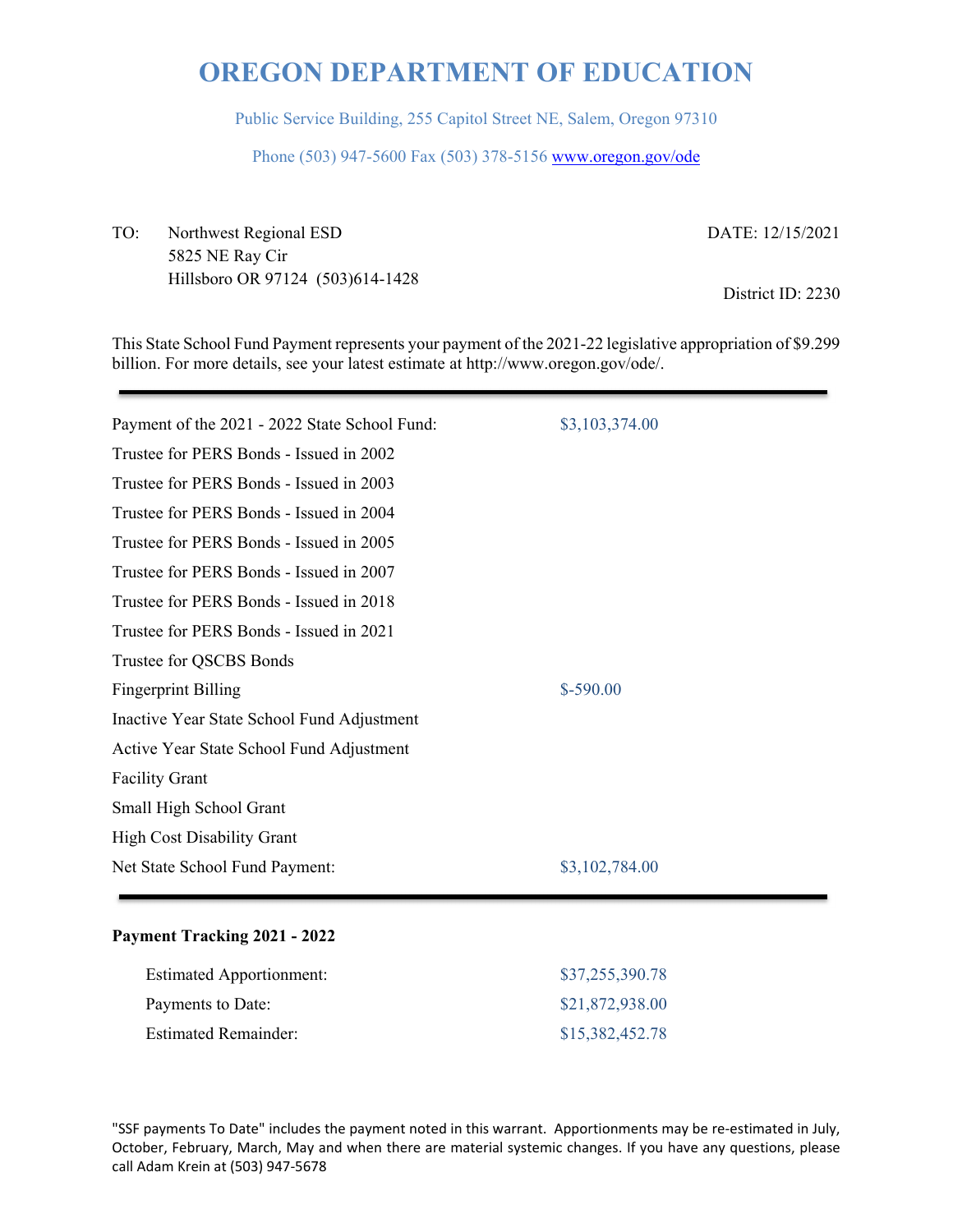Public Service Building, 255 Capitol Street NE, Salem, Oregon 97310

Phone (503) 947-5600 Fax (503) 378-5156 www.oregon.gov/ode

TO: Multnomah ESD DATE: 12/15/2021 PO Box 301039 Portland OR 97294 (503)255-1841 District ID: 2148

This State School Fund Payment represents your payment of the 2021-22 legislative appropriation of \$9.299 billion. For more details, see your latest estimate at http://www.oregon.gov/ode/.

| Payment of the 2021 - 2022 State School Fund: | \$757,968.00  |
|-----------------------------------------------|---------------|
| Trustee for PERS Bonds - Issued in 2002       |               |
| Trustee for PERS Bonds - Issued in 2003       |               |
| Trustee for PERS Bonds - Issued in 2004       | \$-324,287.57 |
| Trustee for PERS Bonds - Issued in 2005       |               |
| Trustee for PERS Bonds - Issued in 2007       |               |
| Trustee for PERS Bonds - Issued in 2018       |               |
| Trustee for PERS Bonds - Issued in 2021       |               |
| Trustee for QSCBS Bonds                       |               |
| <b>Fingerprint Billing</b>                    | $$-2,655.00$  |
| Inactive Year State School Fund Adjustment    |               |
| Active Year State School Fund Adjustment      |               |
| <b>Facility Grant</b>                         |               |
| Small High School Grant                       |               |
| <b>High Cost Disability Grant</b>             |               |
| Net State School Fund Payment:                | \$431,025.43  |
|                                               |               |

### **Payment Tracking 2021 - 2022**

| <b>Estimated Apportionment:</b> | \$9,099,254.32 |
|---------------------------------|----------------|
| Payments to Date:               | \$5,269,798.00 |
| <b>Estimated Remainder:</b>     | \$3,829,456.32 |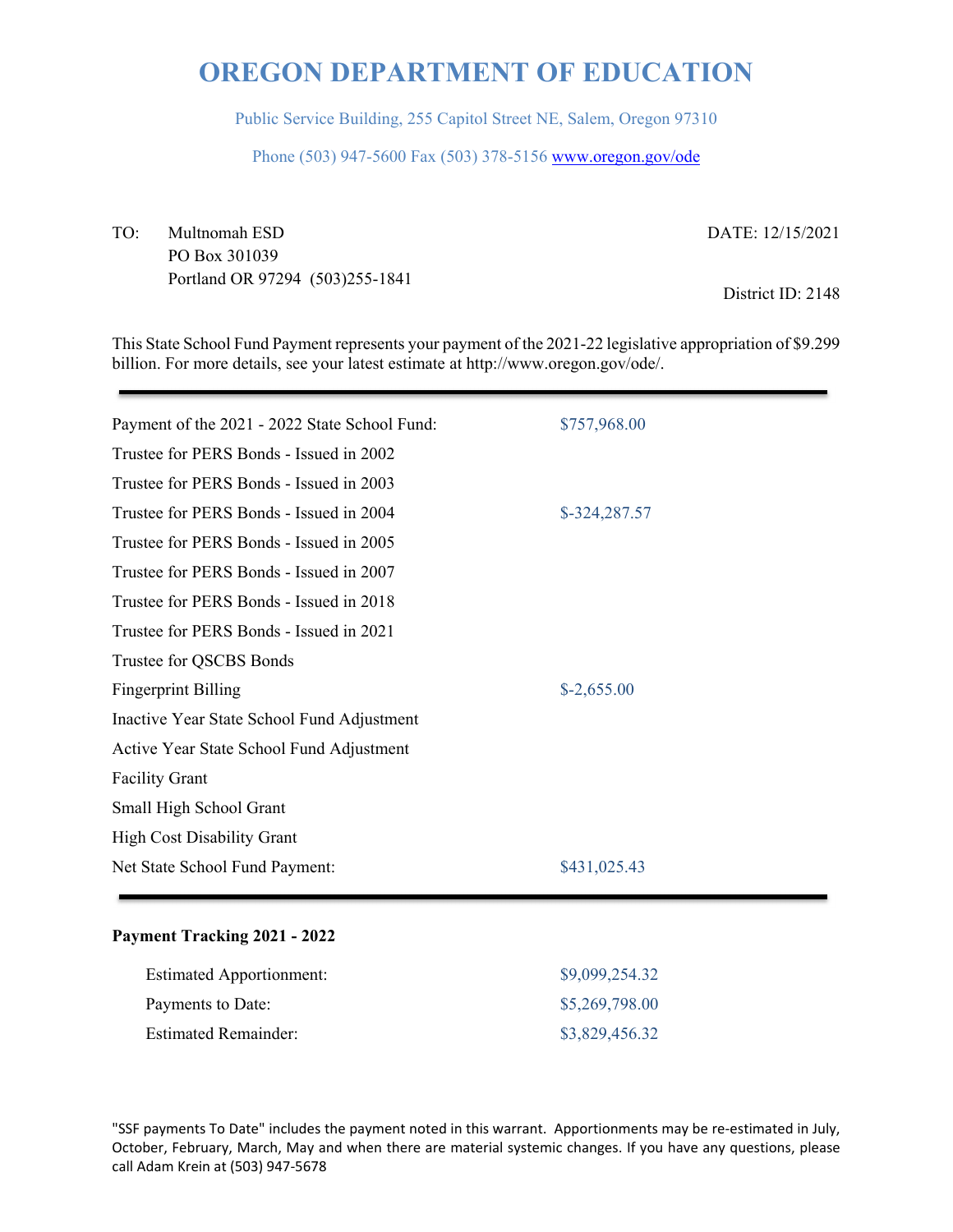Public Service Building, 255 Capitol Street NE, Salem, Oregon 97310

Phone (503) 947-5600 Fax (503) 378-5156 www.oregon.gov/ode

TO: Willamette ESD DATE: 12/15/2021 2611 Pringle Rd SE Salem OR 97302 (503)588-5330<br>
District ID: 2117

This State School Fund Payment represents your payment of the 2021-22 legislative appropriation of \$9.299 billion. For more details, see your latest estimate at http://www.oregon.gov/ode/.

| Payment of the 2021 - 2022 State School Fund: | \$2,410,448.00 |
|-----------------------------------------------|----------------|
| Trustee for PERS Bonds - Issued in 2002       |                |
| Trustee for PERS Bonds - Issued in 2003       | $$-197,665.02$ |
| Trustee for PERS Bonds - Issued in 2004       |                |
| Trustee for PERS Bonds - Issued in 2005       | \$-32,860.81   |
| Trustee for PERS Bonds - Issued in 2007       |                |
| Trustee for PERS Bonds - Issued in 2018       |                |
| Trustee for PERS Bonds - Issued in 2021       |                |
| Trustee for QSCBS Bonds                       |                |
| <b>Fingerprint Billing</b>                    | $$-767.00$     |
| Inactive Year State School Fund Adjustment    |                |
| Active Year State School Fund Adjustment      |                |
| <b>Facility Grant</b>                         |                |
| Small High School Grant                       |                |
| <b>High Cost Disability Grant</b>             |                |
| Net State School Fund Payment:                | \$2,179,155.17 |
|                                               |                |

### **Payment Tracking 2021 - 2022**

| <b>Estimated Apportionment:</b> | \$28,936,952.51 |
|---------------------------------|-----------------|
| Payments to Date:               | \$16,811,384.00 |
| Estimated Remainder:            | \$12,125,568.51 |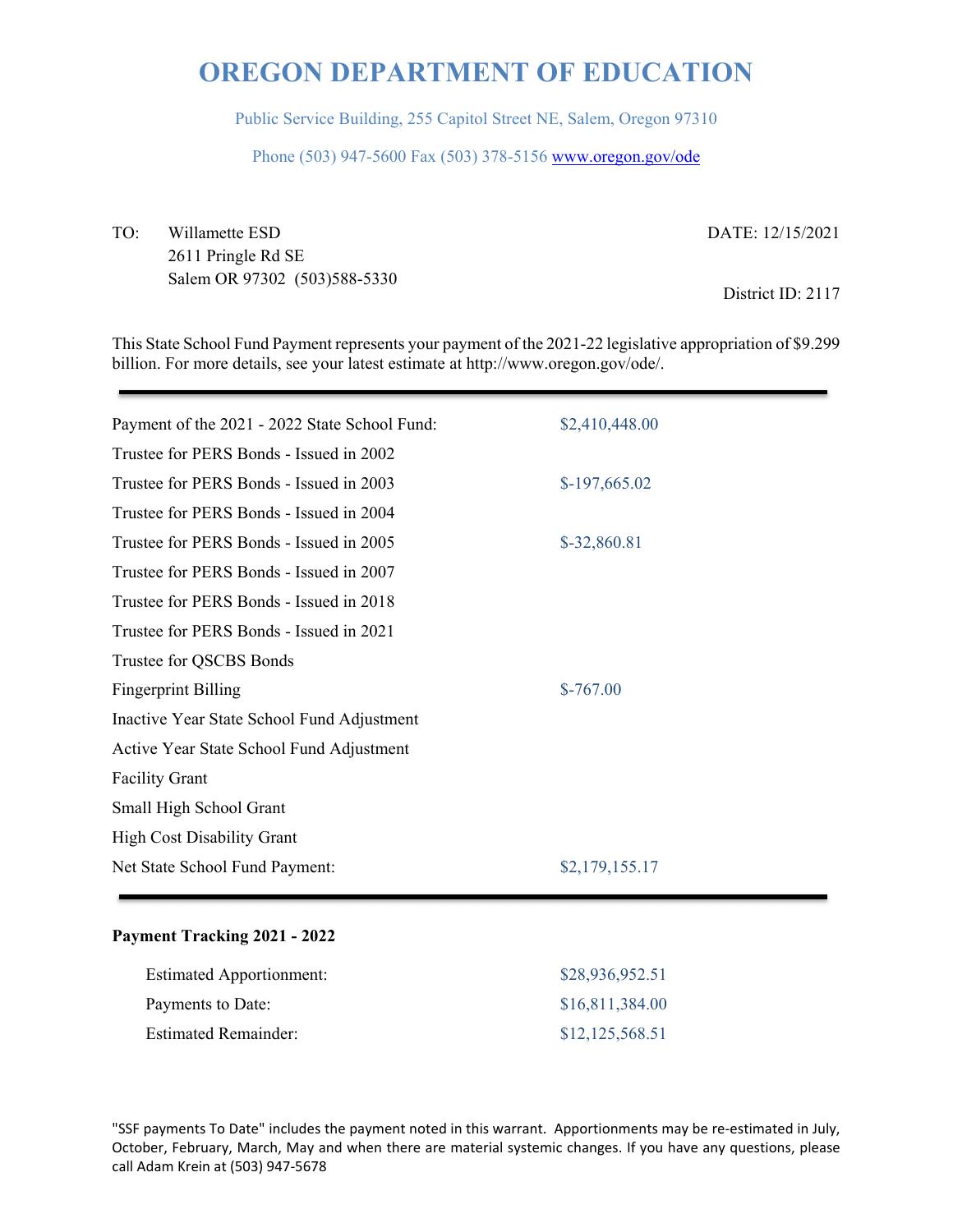Public Service Building, 255 Capitol Street NE, Salem, Oregon 97310

Phone (503) 947-5600 Fax (503) 378-5156 www.oregon.gov/ode

TO: Linn Benton Lincoln ESD DATE: 12/15/2021 905 4th Ave SE Albany OR 97321 (541)812-2600<br>
District ID: 2098

This State School Fund Payment represents your payment of the 2021-22 legislative appropriation of \$9.299 billion. For more details, see your latest estimate at http://www.oregon.gov/ode/.

| Payment of the 2021 - 2022 State School Fund: | \$913,894.00 |
|-----------------------------------------------|--------------|
| Trustee for PERS Bonds - Issued in 2002       |              |
| Trustee for PERS Bonds - Issued in 2003       |              |
| Trustee for PERS Bonds - Issued in 2004       |              |
| Trustee for PERS Bonds - Issued in 2005       |              |
| Trustee for PERS Bonds - Issued in 2007       |              |
| Trustee for PERS Bonds - Issued in 2018       |              |
| Trustee for PERS Bonds - Issued in 2021       |              |
| Trustee for QSCBS Bonds                       |              |
| <b>Fingerprint Billing</b>                    | $$-295.00$   |
| Inactive Year State School Fund Adjustment    |              |
| Active Year State School Fund Adjustment      |              |
| <b>Facility Grant</b>                         |              |
| Small High School Grant                       |              |
| <b>High Cost Disability Grant</b>             |              |
| Net State School Fund Payment:                | \$913,599.00 |
|                                               |              |

### **Payment Tracking 2021 - 2022**

| <b>Estimated Apportionment:</b> | \$10,971,120.78 |
|---------------------------------|-----------------|
| Payments to Date:               | \$6,335,945.00  |
| <b>Estimated Remainder:</b>     | \$4,635,175.78  |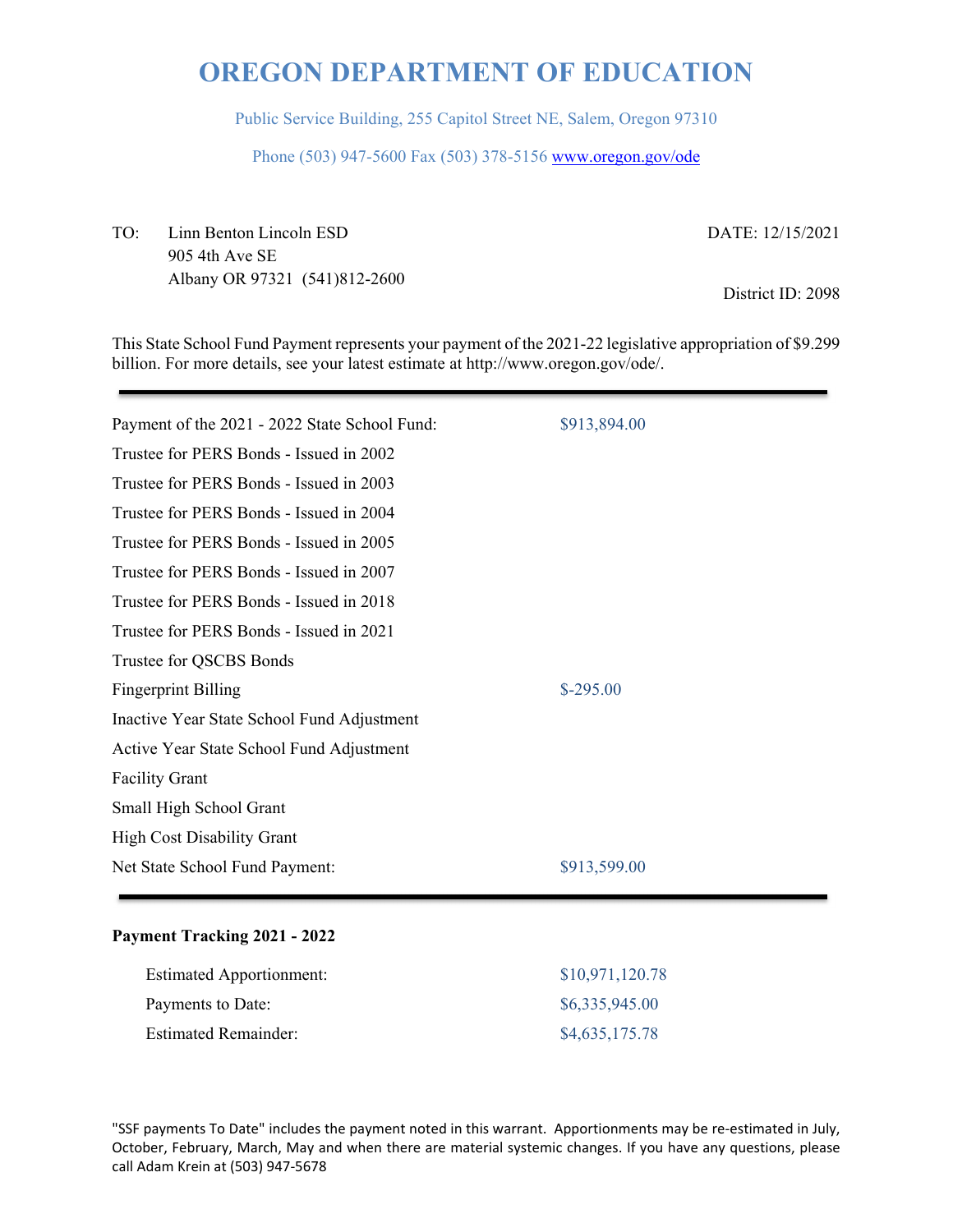Public Service Building, 255 Capitol Street NE, Salem, Oregon 97310

Phone (503) 947-5600 Fax (503) 378-5156 www.oregon.gov/ode

TO: Lane ESD DATE: 12/15/2021

1200 Hwy 99N Eugene OR 97402 (541)461-8200 District ID: 2064

This State School Fund Payment represents your payment of the 2021-22 legislative appropriation of \$9.299 billion. For more details, see your latest estimate at http://www.oregon.gov/ode/.

| Payment of the 2021 - 2022 State School Fund: | \$1,210,611.00 |
|-----------------------------------------------|----------------|
| Trustee for PERS Bonds - Issued in 2002       |                |
| Trustee for PERS Bonds - Issued in 2003       |                |
| Trustee for PERS Bonds - Issued in 2004       |                |
| Trustee for PERS Bonds - Issued in 2005       |                |
| Trustee for PERS Bonds - Issued in 2007       | $$-74,917.98$  |
| Trustee for PERS Bonds - Issued in 2018       |                |
| Trustee for PERS Bonds - Issued in 2021       |                |
| Trustee for QSCBS Bonds                       |                |
| <b>Fingerprint Billing</b>                    | $$-708.00$     |
| Inactive Year State School Fund Adjustment    |                |
| Active Year State School Fund Adjustment      |                |
| <b>Facility Grant</b>                         |                |
| Small High School Grant                       |                |
| <b>High Cost Disability Grant</b>             |                |
| Net State School Fund Payment:                | \$1,134,985.02 |
|                                               |                |

### **Payment Tracking 2021 - 2022**

| <b>Estimated Apportionment:</b> | \$14,533,141.11 |
|---------------------------------|-----------------|
| Payments to Date:               | \$8,512,784.00  |
| <b>Estimated Remainder:</b>     | \$6,020,357.11  |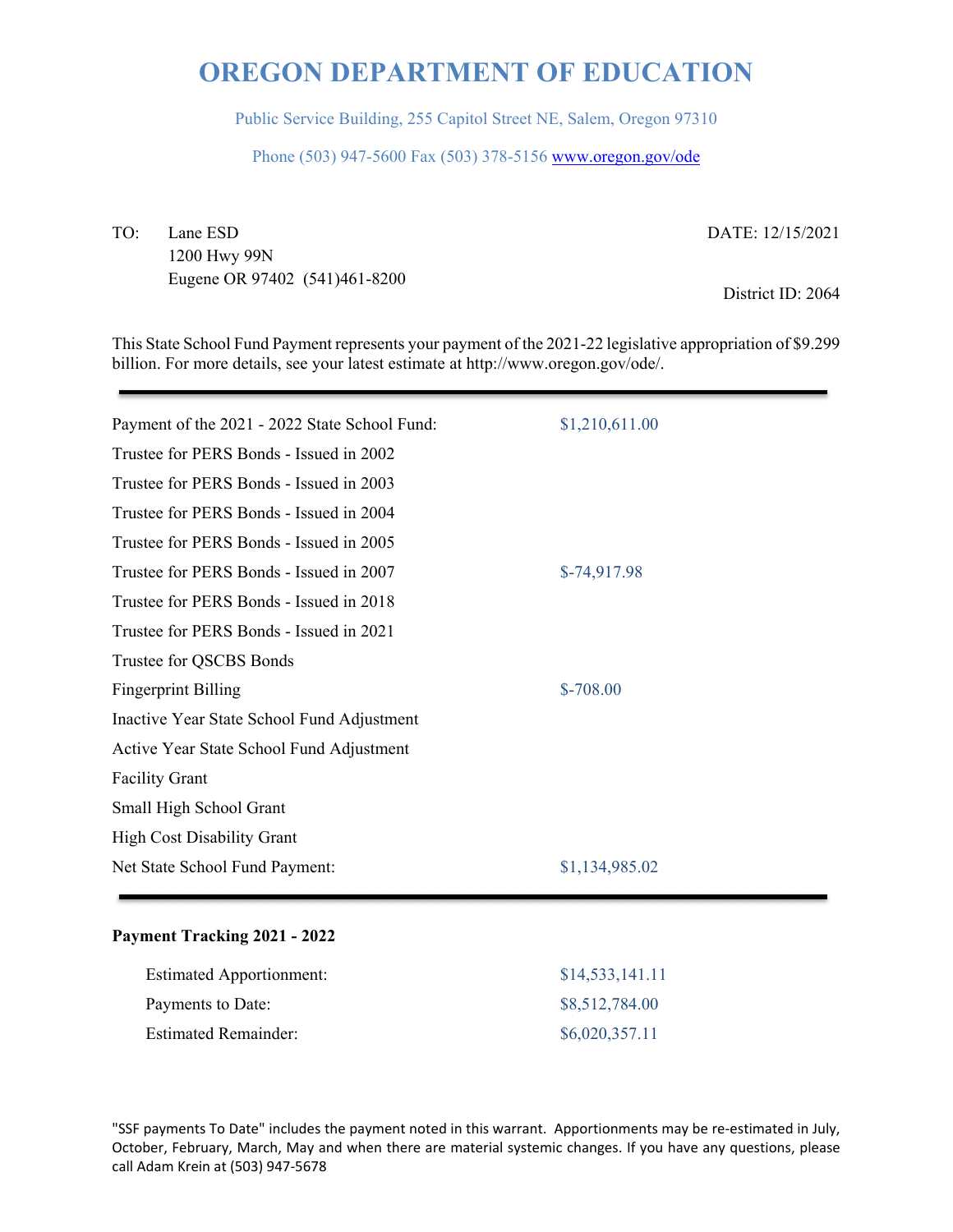Public Service Building, 255 Capitol Street NE, Salem, Oregon 97310

Phone (503) 947-5600 Fax (503) 378-5156 www.oregon.gov/ode

TO: Douglas ESD DATE: 12/15/2021 1871 NE Stephens St Roseburg OR 97470 (541)440-4777 District ID: 1980

This State School Fund Payment represents your payment of the 2021-22 legislative appropriation of \$9.299 billion. For more details, see your latest estimate at http://www.oregon.gov/ode/.

| Payment of the 2021 - 2022 State School Fund: | \$143,022.00  |
|-----------------------------------------------|---------------|
| Trustee for PERS Bonds - Issued in 2002       |               |
| Trustee for PERS Bonds - Issued in 2003       | $$-49,443.65$ |
| Trustee for PERS Bonds - Issued in 2004       |               |
| Trustee for PERS Bonds - Issued in 2005       |               |
| Trustee for PERS Bonds - Issued in 2007       |               |
| Trustee for PERS Bonds - Issued in 2018       |               |
| Trustee for PERS Bonds - Issued in 2021       |               |
| Trustee for QSCBS Bonds                       |               |
| <b>Fingerprint Billing</b>                    | $$-413.00$    |
| Inactive Year State School Fund Adjustment    |               |
| Active Year State School Fund Adjustment      |               |
| <b>Facility Grant</b>                         |               |
| Small High School Grant                       |               |
| <b>High Cost Disability Grant</b>             |               |
| Net State School Fund Payment:                | \$93,165.35   |
|                                               |               |

#### **Payment Tracking 2021 - 2022**

| <b>Estimated Apportionment:</b> | \$1,716,951.40 |
|---------------------------------|----------------|
| Payments to Date:               | \$986,367.00   |
| <b>Estimated Remainder:</b>     | \$730,584.40   |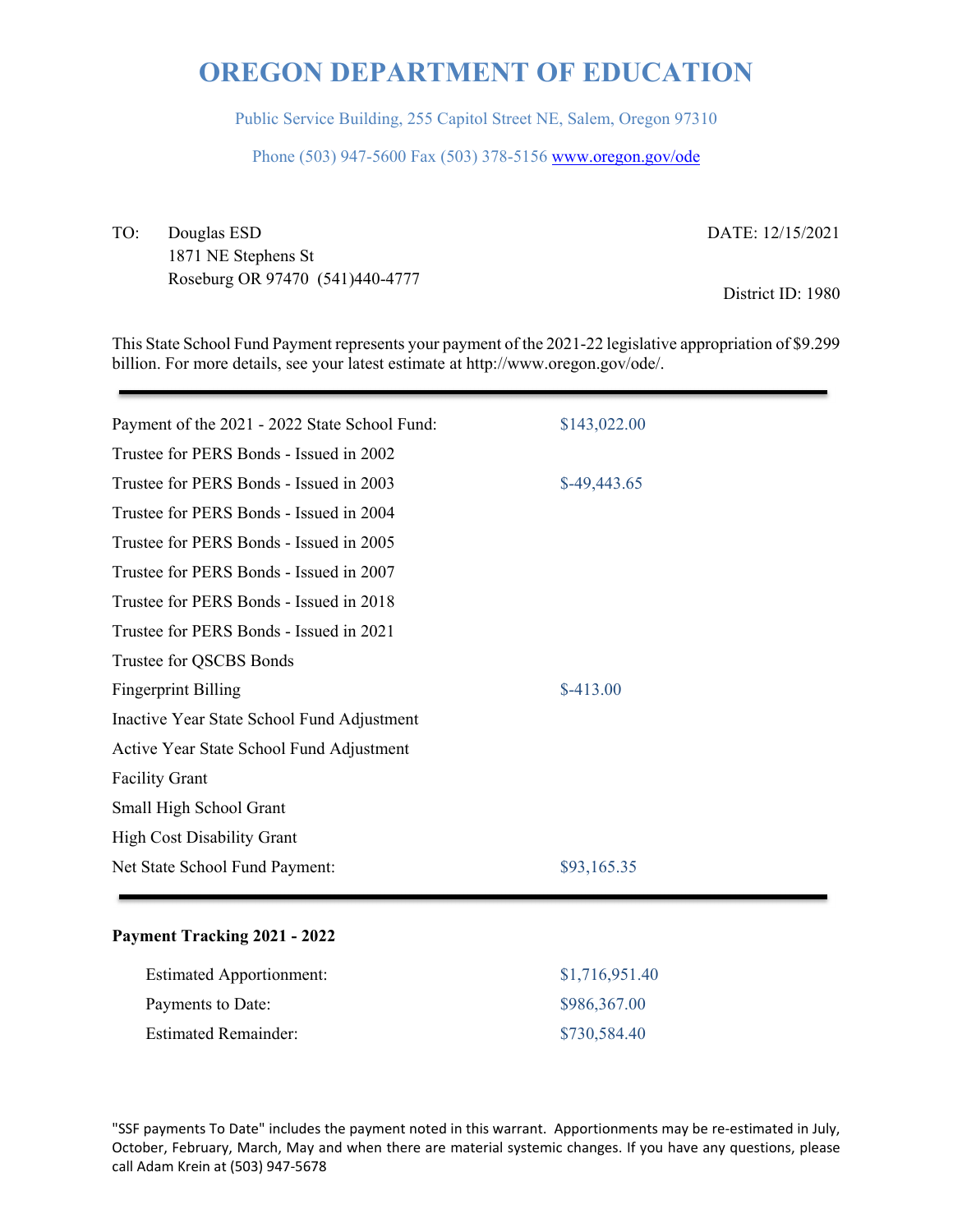Public Service Building, 255 Capitol Street NE, Salem, Oregon 97310

Phone (503) 947-5600 Fax (503) 378-5156 www.oregon.gov/ode

TO: South Coast ESD DATE: 12/15/2021 1350 Teakwood Ave Coos Bay OR 97420 (541)269-1611 District ID: 1949

This State School Fund Payment represents your payment of the 2021-22 legislative appropriation of \$9.299 billion. For more details, see your latest estimate at http://www.oregon.gov/ode/.

| Payment of the 2021 - 2022 State School Fund: | \$236,981.00 |
|-----------------------------------------------|--------------|
| Trustee for PERS Bonds - Issued in 2002       |              |
| Trustee for PERS Bonds - Issued in 2003       |              |
| Trustee for PERS Bonds - Issued in 2004       |              |
| Trustee for PERS Bonds - Issued in 2005       |              |
| Trustee for PERS Bonds - Issued in 2007       |              |
| Trustee for PERS Bonds - Issued in 2018       |              |
| Trustee for PERS Bonds - Issued in 2021       |              |
| Trustee for QSCBS Bonds                       |              |
| <b>Fingerprint Billing</b>                    | $$-118.00$   |
| Inactive Year State School Fund Adjustment    |              |
| Active Year State School Fund Adjustment      |              |
| <b>Facility Grant</b>                         |              |
| Small High School Grant                       |              |
| <b>High Cost Disability Grant</b>             |              |
| Net State School Fund Payment:                | \$236,863.00 |
|                                               |              |

### **Payment Tracking 2021 - 2022**

| <b>Estimated Apportionment:</b> | \$2,844,914.29 |
|---------------------------------|----------------|
| Payments to Date:               | \$1,605,508.00 |
| <b>Estimated Remainder:</b>     | \$1,239,406.29 |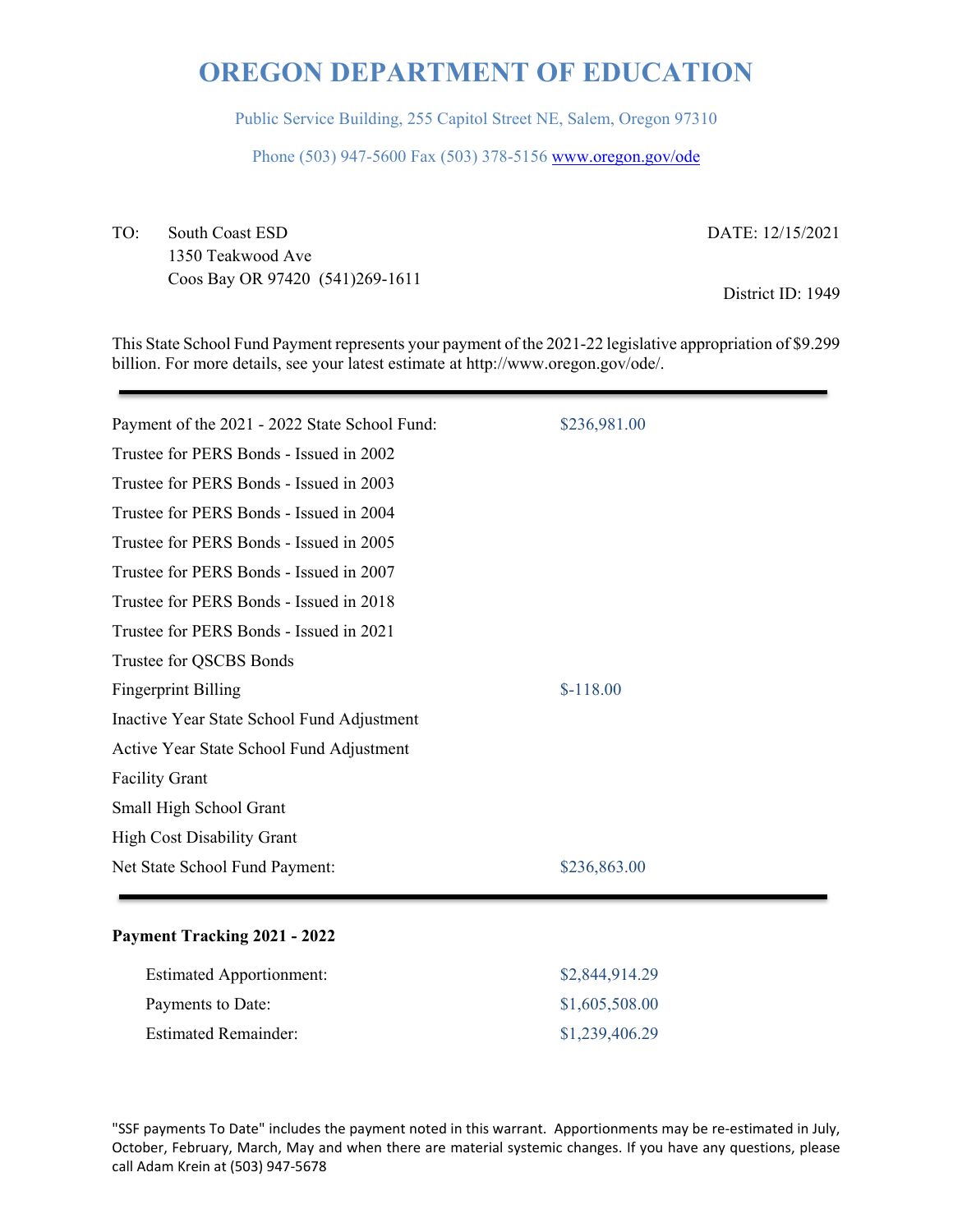Public Service Building, 255 Capitol Street NE, Salem, Oregon 97310

Phone (503) 947-5600 Fax (503) 378-5156 www.oregon.gov/ode

TO: Southern Oregon ESD DATE: 12/15/2021 101 N Grape St Medford OR 97501 (541)776-8590 District ID: 2025

This State School Fund Payment represents your payment of the 2021-22 legislative appropriation of \$9.299 billion. For more details, see your latest estimate at http://www.oregon.gov/ode/.

| Payment of the 2021 - 2022 State School Fund: | \$989,118.00 |
|-----------------------------------------------|--------------|
| Trustee for PERS Bonds - Issued in 2002       |              |
| Trustee for PERS Bonds - Issued in 2003       |              |
| Trustee for PERS Bonds - Issued in 2004       |              |
| Trustee for PERS Bonds - Issued in 2005       |              |
| Trustee for PERS Bonds - Issued in 2007       |              |
| Trustee for PERS Bonds - Issued in 2018       |              |
| Trustee for PERS Bonds - Issued in 2021       |              |
| Trustee for QSCBS Bonds                       |              |
| <b>Fingerprint Billing</b>                    |              |
| Inactive Year State School Fund Adjustment    |              |
| Active Year State School Fund Adjustment      |              |
| <b>Facility Grant</b>                         |              |
| Small High School Grant                       |              |
| <b>High Cost Disability Grant</b>             |              |
| Net State School Fund Payment:                | \$989,118.00 |
|                                               |              |

### **Payment Tracking 2021 - 2022**

| <b>Estimated Apportionment:</b> | \$11,874,166.18 |
|---------------------------------|-----------------|
| Payments to Date:               | \$6,919,427.00  |
| <b>Estimated Remainder:</b>     | \$4,954,739.18  |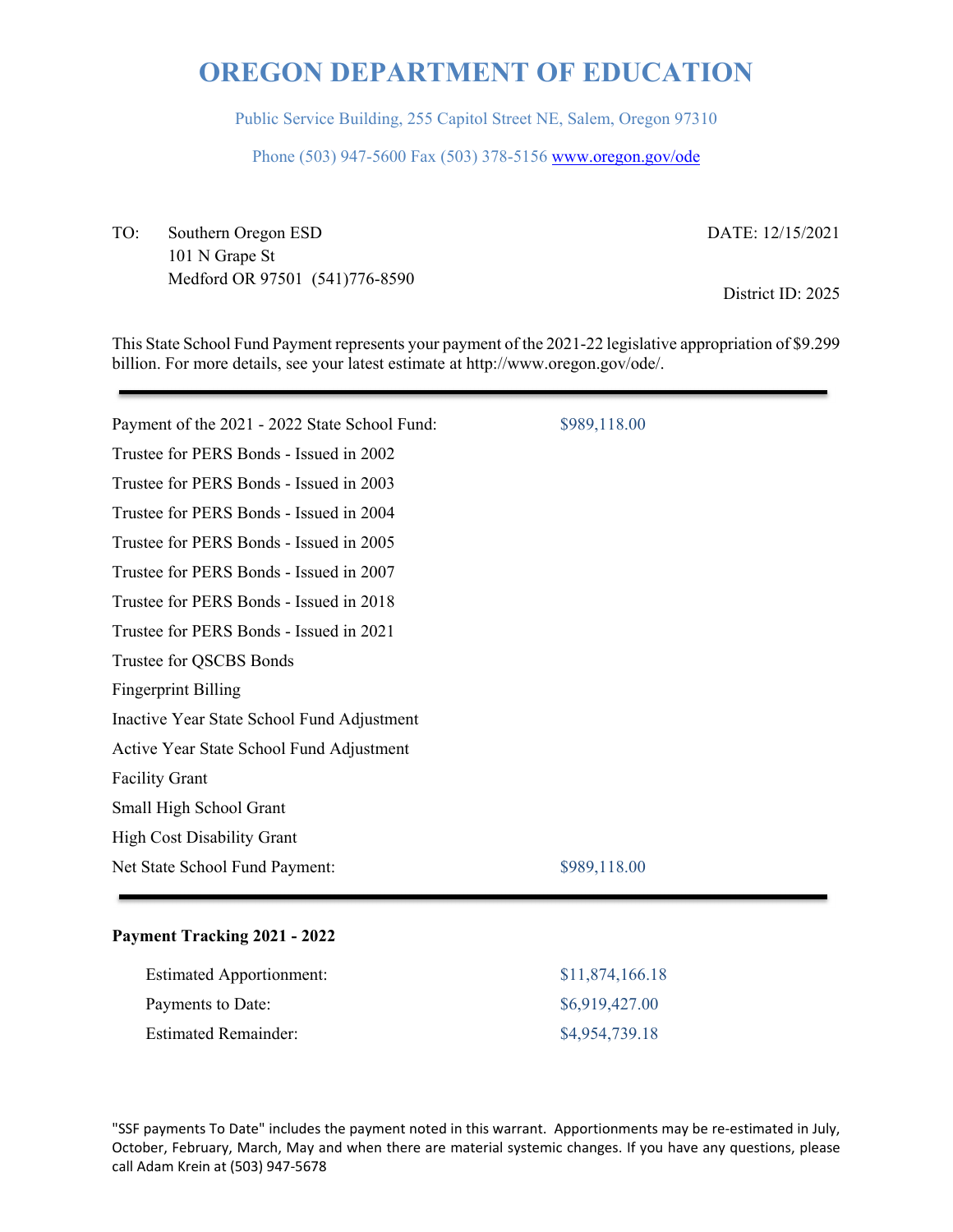Public Service Building, 255 Capitol Street NE, Salem, Oregon 97310

Phone (503) 947-5600 Fax (503) 378-5156 www.oregon.gov/ode

TO: Columbia Gorge ESD DATE: 12/15/2021 400 E Scenic Dr Ste 207 The Dalles OR 97058 (541)298-5155 District ID: 2223

This State School Fund Payment represents your payment of the 2021-22 legislative appropriation of \$9.299 billion. For more details, see your latest estimate at http://www.oregon.gov/ode/.

| Payment of the 2021 - 2022 State School Fund: | \$142,315.00 |
|-----------------------------------------------|--------------|
| Trustee for PERS Bonds - Issued in 2002       |              |
| Trustee for PERS Bonds - Issued in 2003       |              |
| Trustee for PERS Bonds - Issued in 2004       |              |
| Trustee for PERS Bonds - Issued in 2005       |              |
| Trustee for PERS Bonds - Issued in 2007       |              |
| Trustee for PERS Bonds - Issued in 2018       |              |
| Trustee for PERS Bonds - Issued in 2021       |              |
| Trustee for QSCBS Bonds                       |              |
| <b>Fingerprint Billing</b>                    | $$-118.00$   |
| Inactive Year State School Fund Adjustment    |              |
| Active Year State School Fund Adjustment      |              |
| <b>Facility Grant</b>                         |              |
| Small High School Grant                       |              |
| <b>High Cost Disability Grant</b>             |              |
| Net State School Fund Payment:                | \$142,197.00 |
|                                               |              |

### **Payment Tracking 2021 - 2022**

| <b>Estimated Apportionment:</b> | \$1,708,467.88 |
|---------------------------------|----------------|
| Payments to Date:               | \$960,788.00   |
| <b>Estimated Remainder:</b>     | \$747,679.88   |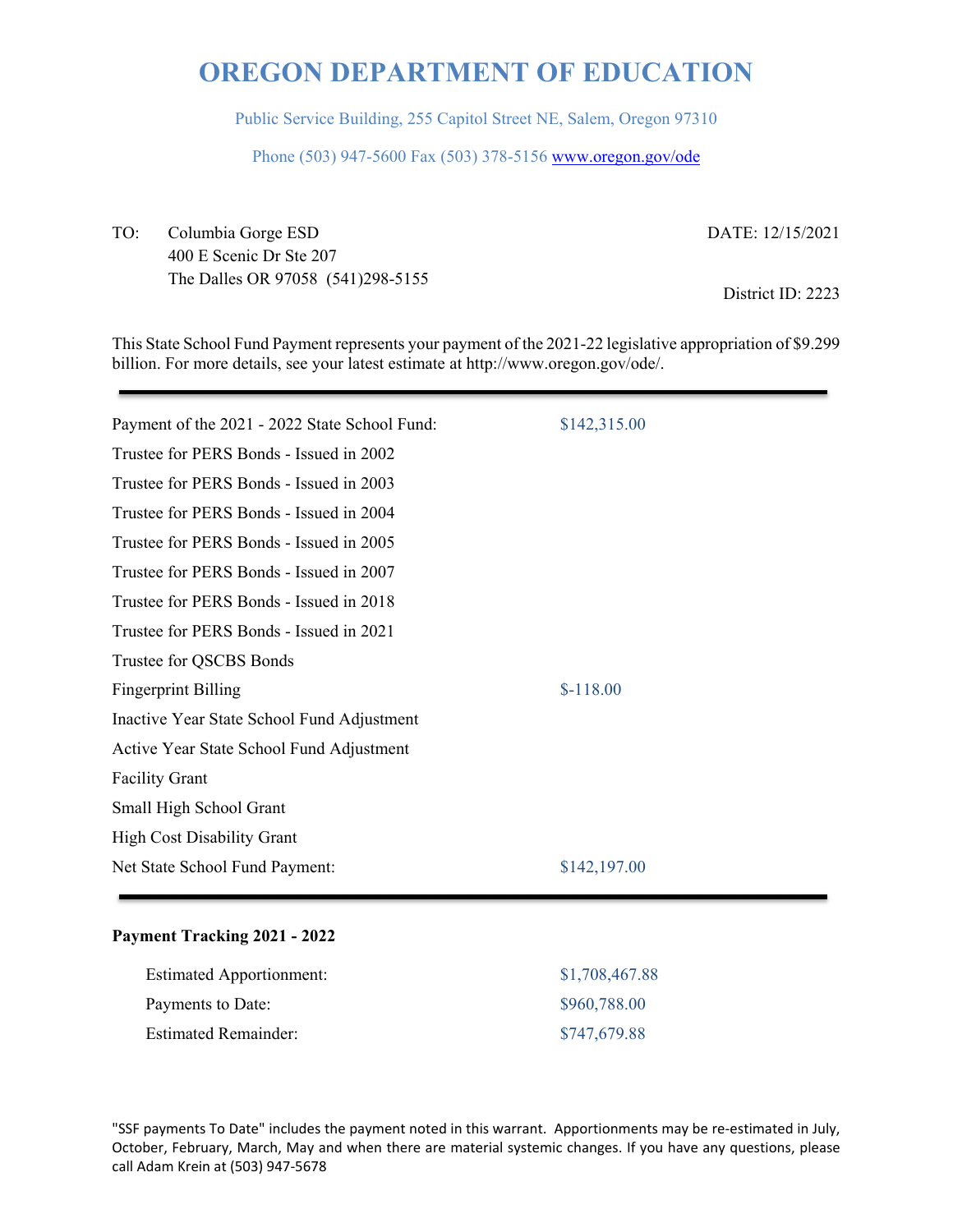Public Service Building, 255 Capitol Street NE, Salem, Oregon 97310

Phone (503) 947-5600 Fax (503) 378-5156 www.oregon.gov/ode

TO: High Desert ESD DATE: 12/15/2021 2804 SW Sixth St Redmond OR 97756 (541)693-5600<br>District ID: 1975

This State School Fund Payment represents your payment of the 2021-22 legislative appropriation of \$9.299 billion. For more details, see your latest estimate at http://www.oregon.gov/ode/.

| Payment of the 2021 - 2022 State School Fund: | \$915,754.00   |
|-----------------------------------------------|----------------|
| Trustee for PERS Bonds - Issued in 2002       |                |
| Trustee for PERS Bonds - Issued in 2003       | $$-112,461.62$ |
| Trustee for PERS Bonds - Issued in 2004       |                |
| Trustee for PERS Bonds - Issued in 2005       |                |
| Trustee for PERS Bonds - Issued in 2007       |                |
| Trustee for PERS Bonds - Issued in 2018       |                |
| Trustee for PERS Bonds - Issued in 2021       |                |
| Trustee for QSCBS Bonds                       |                |
| <b>Fingerprint Billing</b>                    | $$-413.00$     |
| Inactive Year State School Fund Adjustment    |                |
| Active Year State School Fund Adjustment      |                |
| <b>Facility Grant</b>                         |                |
| Small High School Grant                       |                |
| <b>High Cost Disability Grant</b>             |                |
| Net State School Fund Payment:                | \$802,879.38   |
|                                               |                |

#### **Payment Tracking 2021 - 2022**

| <b>Estimated Apportionment:</b> | \$10,993,444.10 |
|---------------------------------|-----------------|
| Payments to Date:               | \$6,525,684.00  |
| <b>Estimated Remainder:</b>     | \$4,467,760.10  |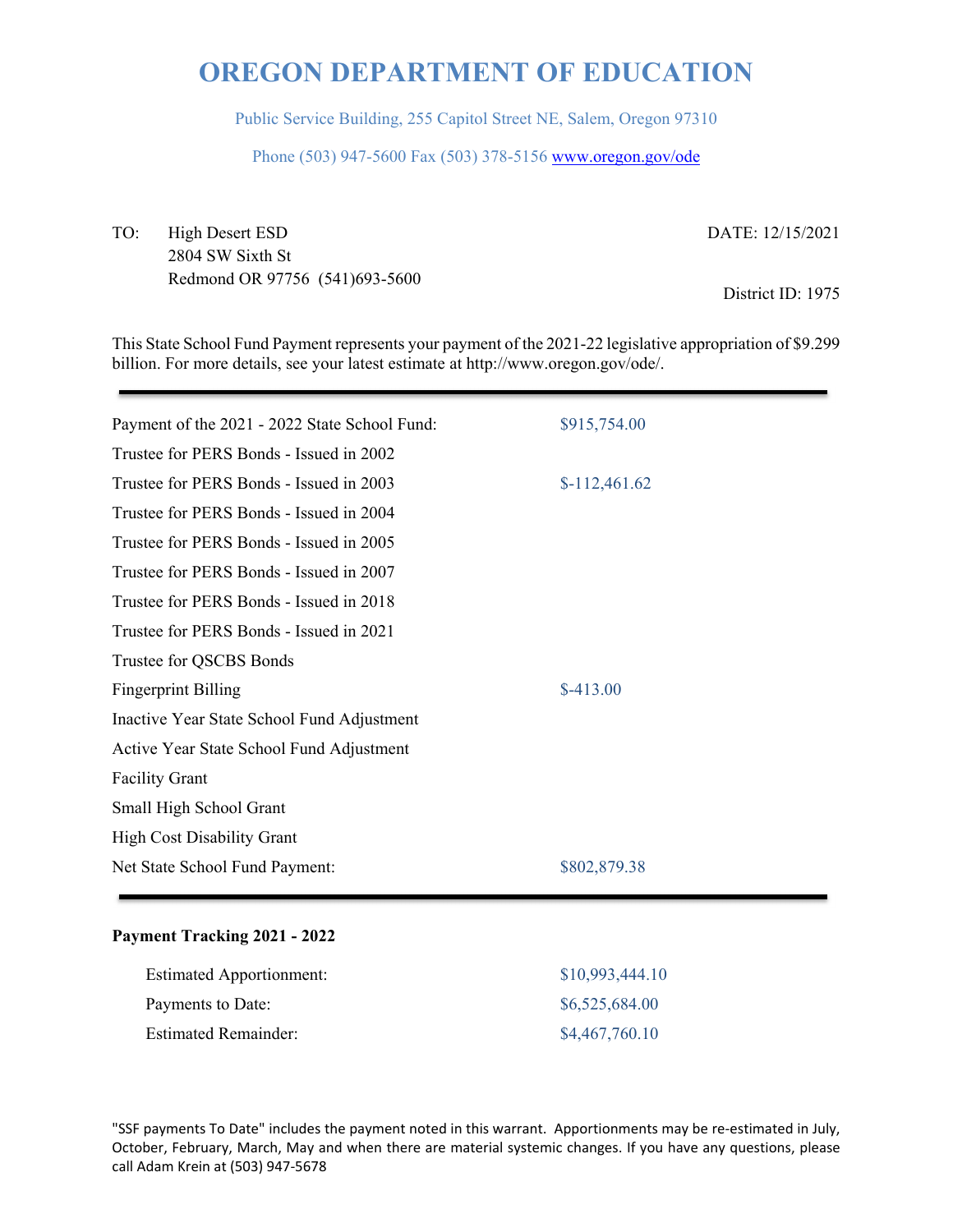Public Service Building, 255 Capitol Street NE, Salem, Oregon 97310

Phone (503) 947-5600 Fax (503) 378-5156 www.oregon.gov/ode

TO: Lake ESD DATE: 12/15/2021 357 N L St Lakeview OR 97630 (541)947-3371 District ID: 2058

This State School Fund Payment represents your payment of the 2021-22 legislative appropriation of \$9.299 billion. For more details, see your latest estimate at http://www.oregon.gov/ode/.

| Payment of the 2021 - 2022 State School Fund: | \$61,461.00 |
|-----------------------------------------------|-------------|
| Trustee for PERS Bonds - Issued in 2002       |             |
| Trustee for PERS Bonds - Issued in 2003       |             |
| Trustee for PERS Bonds - Issued in 2004       |             |
| Trustee for PERS Bonds - Issued in 2005       |             |
| Trustee for PERS Bonds - Issued in 2007       |             |
| Trustee for PERS Bonds - Issued in 2018       |             |
| Trustee for PERS Bonds - Issued in 2021       |             |
| Trustee for QSCBS Bonds                       |             |
| <b>Fingerprint Billing</b>                    |             |
| Inactive Year State School Fund Adjustment    |             |
| Active Year State School Fund Adjustment      |             |
| <b>Facility Grant</b>                         |             |
| Small High School Grant                       |             |
| <b>High Cost Disability Grant</b>             |             |
| Net State School Fund Payment:                | \$61,461.00 |
|                                               |             |

### **Payment Tracking 2021 - 2022**

| <b>Estimated Apportionment:</b> | \$737,827.00 |
|---------------------------------|--------------|
| Payments to Date:               | \$430,301.00 |
| <b>Estimated Remainder:</b>     | \$307,526.00 |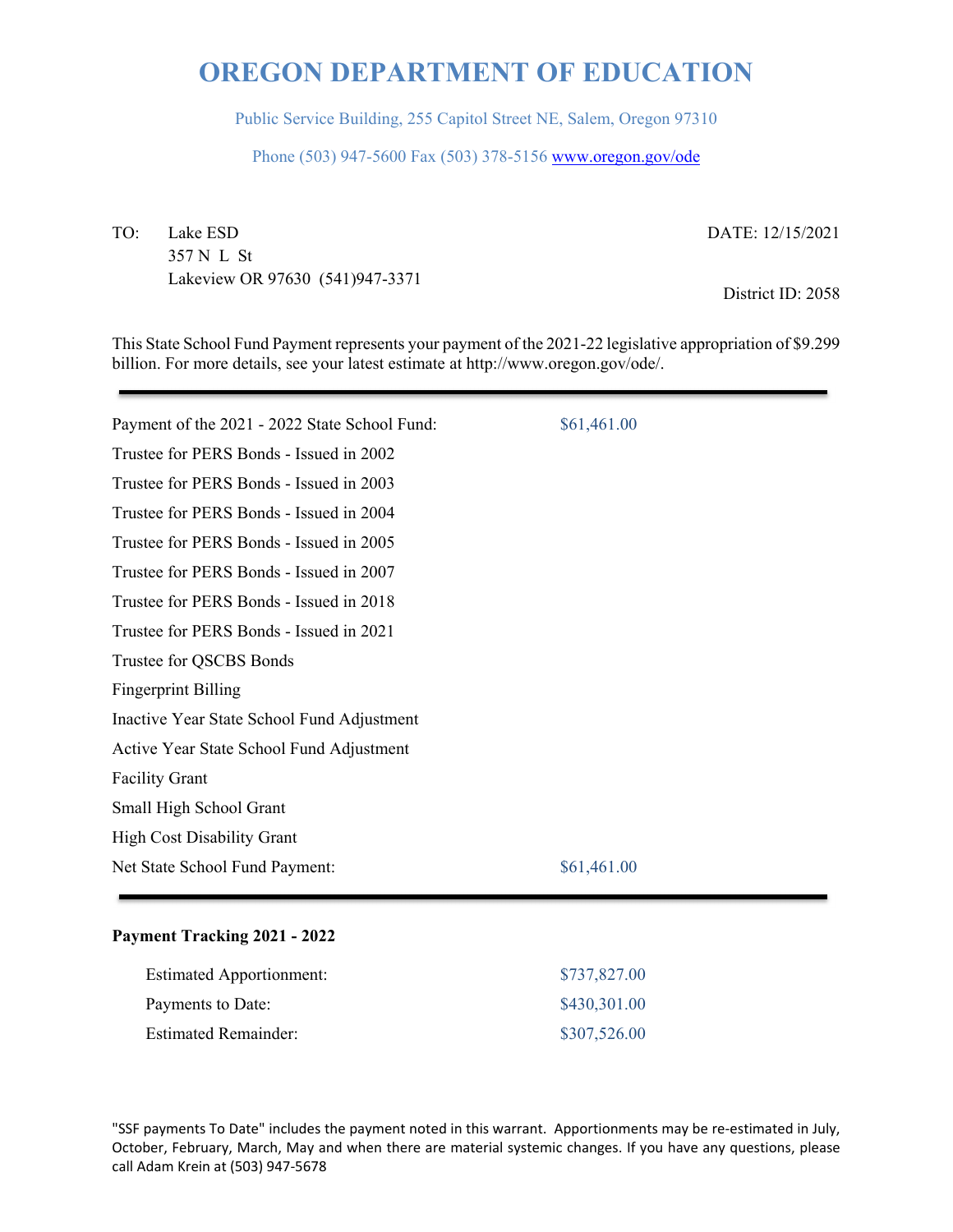Public Service Building, 255 Capitol Street NE, Salem, Oregon 97310

Phone (503) 947-5600 Fax (503) 378-5156 www.oregon.gov/ode

TO: InterMountain ESD DATE: 12/15/2021 2001 SW Nye Ave Pendleton OR 97801 (541)276-6616 District ID: 2200

This State School Fund Payment represents your payment of the 2021-22 legislative appropriation of \$9.299 billion. For more details, see your latest estimate at http://www.oregon.gov/ode/.

| Payment of the 2021 - 2022 State School Fund: | \$438,023.00  |
|-----------------------------------------------|---------------|
| Trustee for PERS Bonds - Issued in 2002       |               |
| Trustee for PERS Bonds - Issued in 2003       |               |
| Trustee for PERS Bonds - Issued in 2004       | \$-92,284.45  |
| Trustee for PERS Bonds - Issued in 2005       |               |
| Trustee for PERS Bonds - Issued in 2007       |               |
| Trustee for PERS Bonds - Issued in 2018       |               |
| Trustee for PERS Bonds - Issued in 2021       | $$-73,813.80$ |
| Trustee for QSCBS Bonds                       |               |
| <b>Fingerprint Billing</b>                    | $$-236.00$    |
| Inactive Year State School Fund Adjustment    |               |
| Active Year State School Fund Adjustment      |               |
| <b>Facility Grant</b>                         |               |
| Small High School Grant                       |               |
| <b>High Cost Disability Grant</b>             |               |
| Net State School Fund Payment:                | \$271,688.75  |
|                                               |               |

### **Payment Tracking 2021 - 2022**

| <b>Estimated Apportionment:</b> | \$5,258,384.64 |
|---------------------------------|----------------|
| Payments to Date:               | \$2,976,719.00 |
| <b>Estimated Remainder:</b>     | \$2,281,665.64 |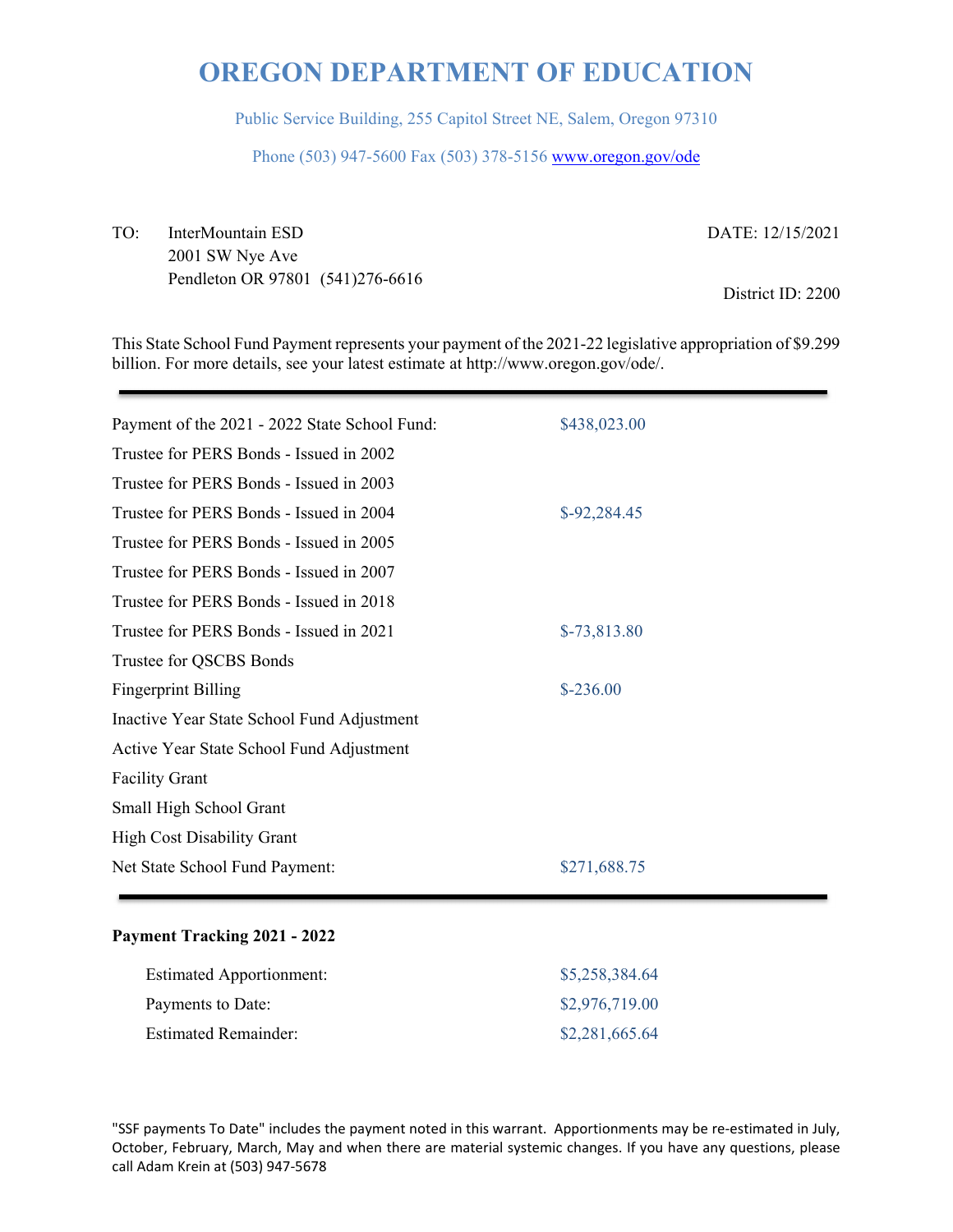Public Service Building, 255 Capitol Street NE, Salem, Oregon 97310

Phone (503) 947-5600 Fax (503) 378-5156 www.oregon.gov/ode

TO: Malheur ESD Region 14 DATE: 12/15/2021 c/o Malheur ESD363 A St W Vale OR 97918 (541)473-3138 District ID: 2106

This State School Fund Payment represents your payment of the 2021-22 legislative appropriation of \$9.299 billion. For more details, see your latest estimate at http://www.oregon.gov/ode/.

| Payment of the 2021 - 2022 State School Fund: | \$199,697.00 |
|-----------------------------------------------|--------------|
| Trustee for PERS Bonds - Issued in 2002       |              |
| Trustee for PERS Bonds - Issued in 2003       |              |
| Trustee for PERS Bonds - Issued in 2004       |              |
| Trustee for PERS Bonds - Issued in 2005       |              |
| Trustee for PERS Bonds - Issued in 2007       |              |
| Trustee for PERS Bonds - Issued in 2018       |              |
| Trustee for PERS Bonds - Issued in 2021       |              |
| Trustee for QSCBS Bonds                       |              |
| <b>Fingerprint Billing</b>                    | $$-236.00$   |
| Inactive Year State School Fund Adjustment    |              |
| Active Year State School Fund Adjustment      |              |
| <b>Facility Grant</b>                         |              |
| Small High School Grant                       |              |
| <b>High Cost Disability Grant</b>             |              |
| Net State School Fund Payment:                | \$199,461.00 |
|                                               |              |

### **Payment Tracking 2021 - 2022**

| <b>Estimated Apportionment:</b> | \$2,397,327.64 |
|---------------------------------|----------------|
| Payments to Date:               | \$1,365,656.00 |
| <b>Estimated Remainder:</b>     | \$1,031,671.64 |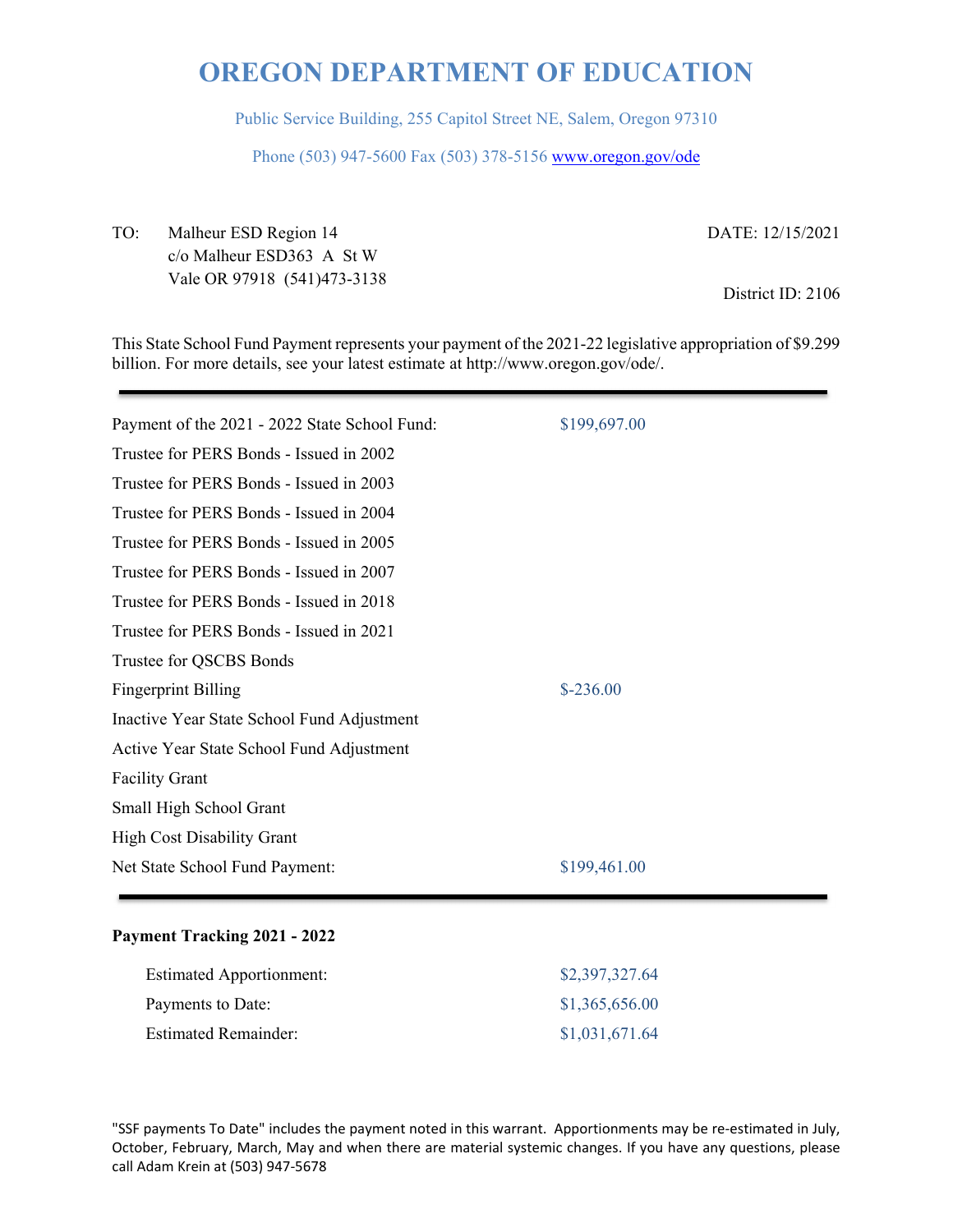Public Service Building, 255 Capitol Street NE, Salem, Oregon 97310

Phone (503) 947-5600 Fax (503) 378-5156 www.oregon.gov/ode

TO: Clackamas ESD DATE: 12/15/2021 13455 SE 97th Ave Clackamas OR 97015 (503)675-4000 District ID: 1902

This State School Fund Payment represents your payment of the 2021-22 legislative appropriation of \$9.299 billion. For more details, see your latest estimate at http://www.oregon.gov/ode/.

| Payment of the 2021 - 2022 State School Fund: | \$868,434.00   |
|-----------------------------------------------|----------------|
| Trustee for PERS Bonds - Issued in 2002       |                |
| Trustee for PERS Bonds - Issued in 2003       |                |
| Trustee for PERS Bonds - Issued in 2004       |                |
| Trustee for PERS Bonds - Issued in 2005       | $$-163,041.61$ |
| Trustee for PERS Bonds - Issued in 2007       |                |
| Trustee for PERS Bonds - Issued in 2018       |                |
| Trustee for PERS Bonds - Issued in 2021       |                |
| Trustee for QSCBS Bonds                       |                |
| <b>Fingerprint Billing</b>                    | $$-649.00$     |
| Inactive Year State School Fund Adjustment    |                |
| Active Year State School Fund Adjustment      |                |
| <b>Facility Grant</b>                         |                |
| Small High School Grant                       |                |
| <b>High Cost Disability Grant</b>             |                |
| Net State School Fund Payment:                | \$704,743.39   |
|                                               |                |

### **Payment Tracking 2021 - 2022**

| <b>Estimated Apportionment:</b> | \$10,425,379.81 |
|---------------------------------|-----------------|
| Payments to Date:               | \$6,206,311.00  |
| <b>Estimated Remainder:</b>     | \$4,219,068.81  |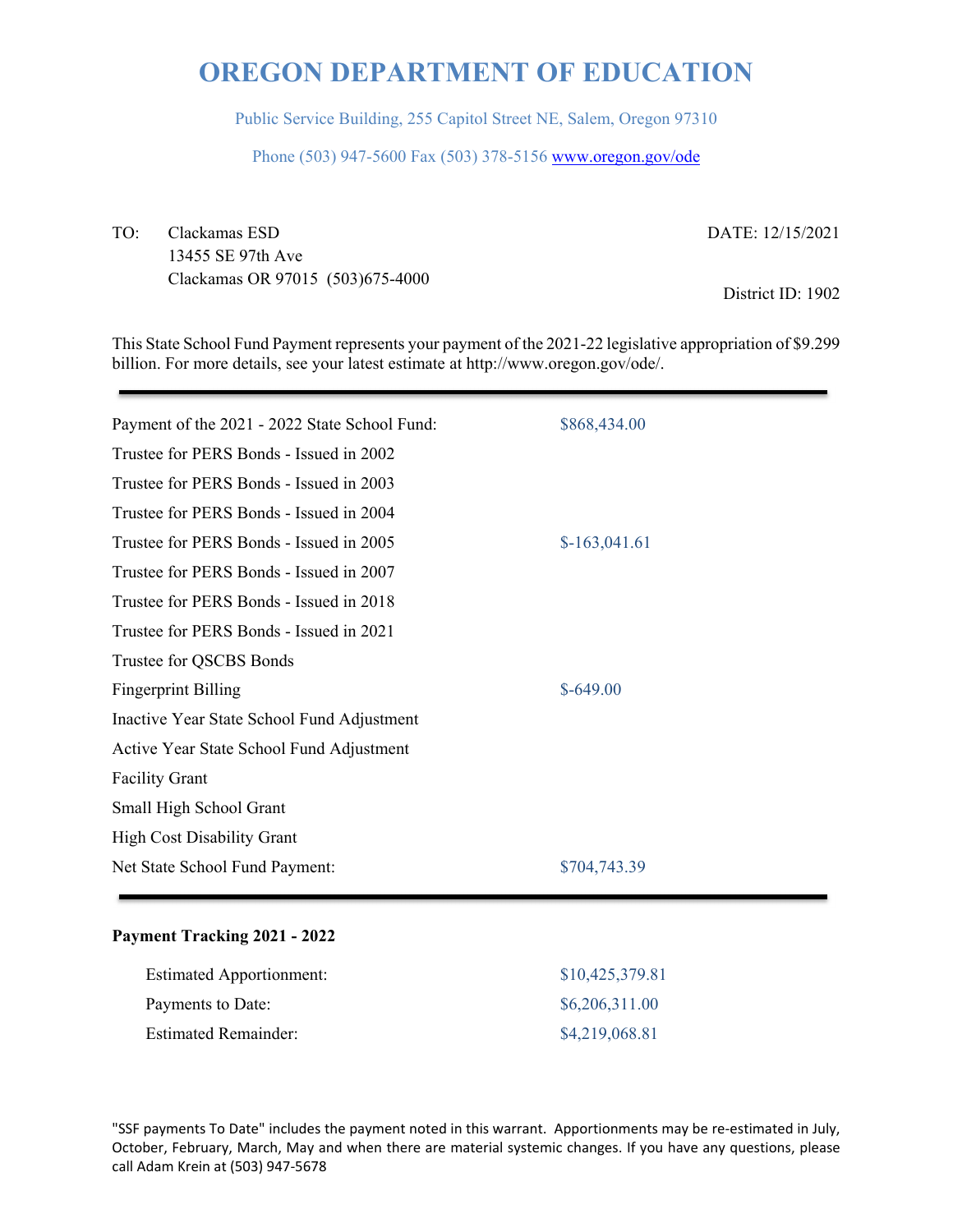Public Service Building, 255 Capitol Street NE, Salem, Oregon 97310

Phone (503) 947-5600 Fax (503) 378-5156 www.oregon.gov/ode

TO: Harney ESD Region XVII DATE: 12/15/2021 PO Box 460 Burns OR 97720 (541)573-2426 District ID: 2013

This State School Fund Payment represents your payment of the 2021-22 legislative appropriation of \$9.299 billion. For more details, see your latest estimate at http://www.oregon.gov/ode/.

| Payment of the 2021 - 2022 State School Fund: | \$78,329.00 |
|-----------------------------------------------|-------------|
| Trustee for PERS Bonds - Issued in 2002       |             |
| Trustee for PERS Bonds - Issued in 2003       |             |
| Trustee for PERS Bonds - Issued in 2004       |             |
| Trustee for PERS Bonds - Issued in 2005       |             |
| Trustee for PERS Bonds - Issued in 2007       |             |
| Trustee for PERS Bonds - Issued in 2018       |             |
| Trustee for PERS Bonds - Issued in 2021       |             |
| Trustee for QSCBS Bonds                       |             |
| <b>Fingerprint Billing</b>                    | $$-59.00$   |
| Inactive Year State School Fund Adjustment    |             |
| Active Year State School Fund Adjustment      |             |
| <b>Facility Grant</b>                         |             |
| Small High School Grant                       |             |
| <b>High Cost Disability Grant</b>             |             |
| Net State School Fund Payment:                | \$78,270.00 |
|                                               |             |

### **Payment Tracking 2021 - 2022**

| <b>Estimated Apportionment:</b> | \$940,327.00 |
|---------------------------------|--------------|
| Payments to Date:               | \$548,398.00 |
| <b>Estimated Remainder:</b>     | \$391,929.00 |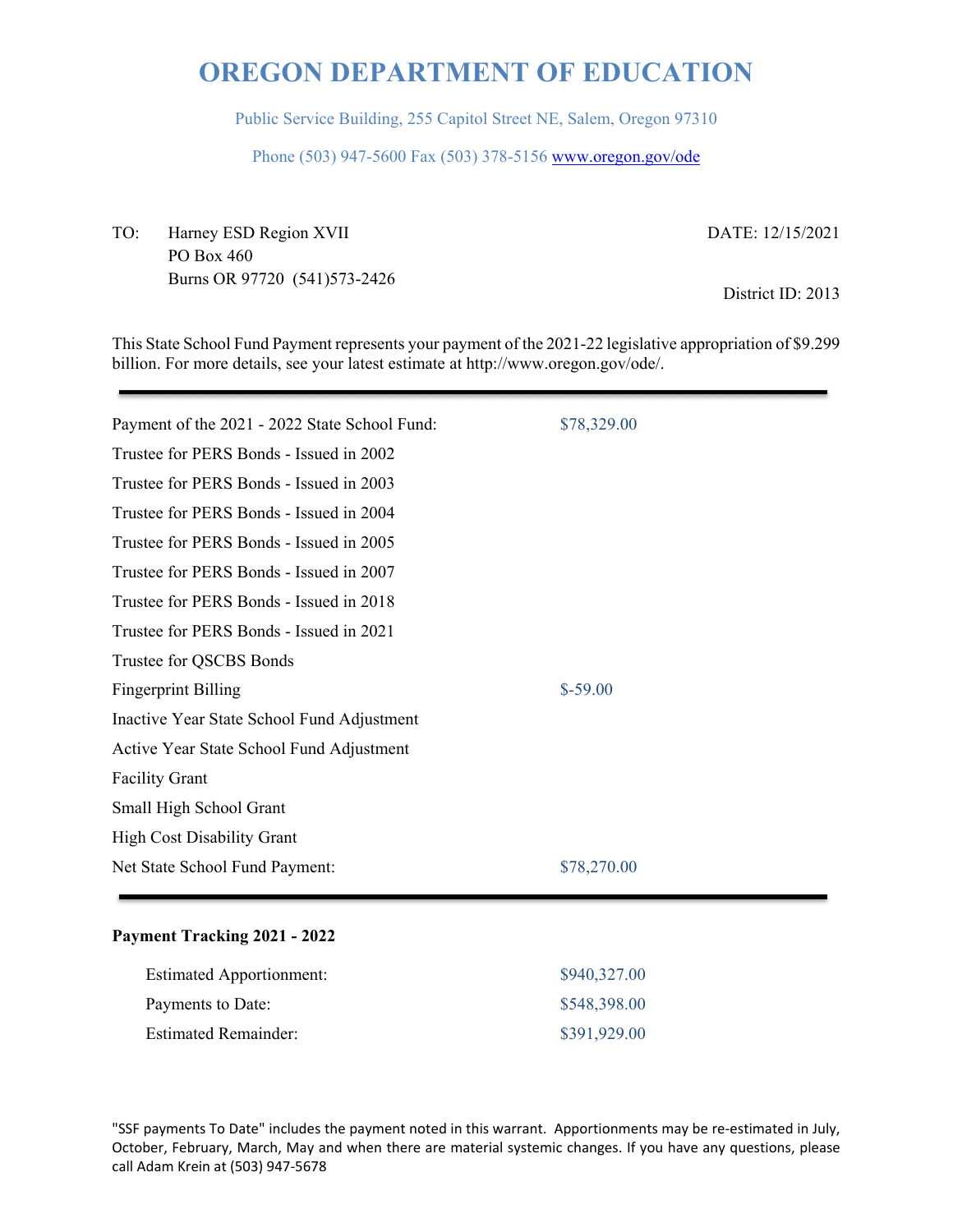Public Service Building, 255 Capitol Street NE, Salem, Oregon 97310

Phone (503) 947-5600 Fax (503) 378-5156 www.oregon.gov/ode

TO: Region 18 ESD DATE: 12/15/2021 107 SW First St Ste 105 Enterprise OR 97828 (541)426-7600 District ID: 2218

This State School Fund Payment represents your payment of the 2021-22 legislative appropriation of \$9.299 billion. For more details, see your latest estimate at http://www.oregon.gov/ode/.

| Payment of the 2021 - 2022 State School Fund: | \$.00 |
|-----------------------------------------------|-------|
| Trustee for PERS Bonds - Issued in 2002       |       |
| Trustee for PERS Bonds - Issued in 2003       |       |
| Trustee for PERS Bonds - Issued in 2004       |       |
| Trustee for PERS Bonds - Issued in 2005       |       |
| Trustee for PERS Bonds - Issued in 2007       |       |
| Trustee for PERS Bonds - Issued in 2018       |       |
| Trustee for PERS Bonds - Issued in 2021       |       |
| Trustee for QSCBS Bonds                       |       |
| <b>Fingerprint Billing</b>                    |       |
| Inactive Year State School Fund Adjustment    |       |
| Active Year State School Fund Adjustment      |       |
| <b>Facility Grant</b>                         |       |
| Small High School Grant                       |       |
| <b>High Cost Disability Grant</b>             |       |
| Net State School Fund Payment:                | \$.00 |

### **Payment Tracking 2021 - 2022**

| <b>Estimated Apportionment:</b> | \$ .00            |
|---------------------------------|-------------------|
| Payments to Date:               | $\Omega$ $\Omega$ |
| <b>Estimated Remainder:</b>     | $\Omega$ $\Omega$ |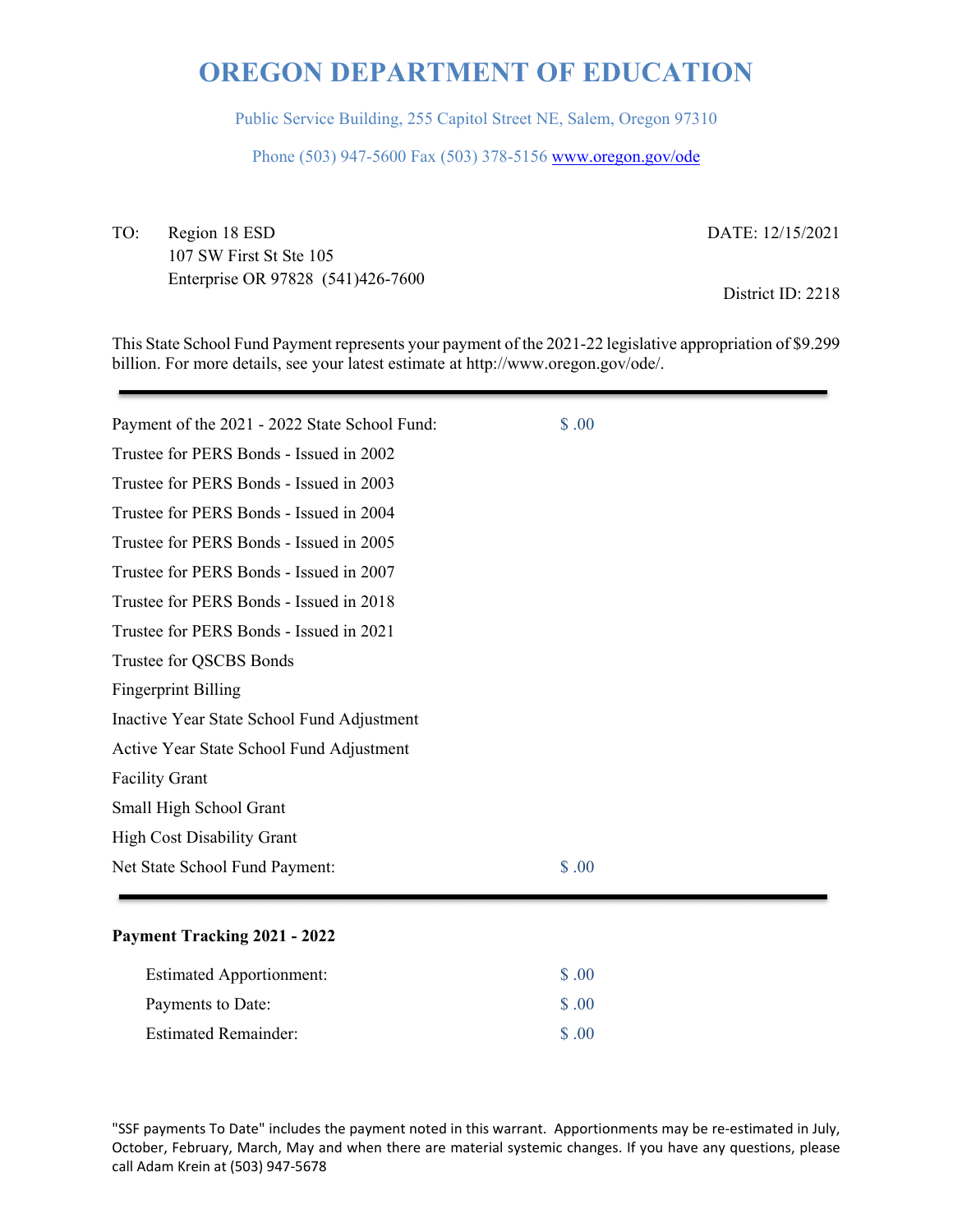Public Service Building, 255 Capitol Street NE, Salem, Oregon 97310

Phone (503) 947-5600 Fax (503) 378-5156 www.oregon.gov/ode

TO: North Central ESD DATE: 12/15/2021 PO Box 637 Condon OR 97823 (800)450-2732 District ID: 2004

This State School Fund Payment represents your payment of the 2021-22 legislative appropriation of \$9.299 billion. For more details, see your latest estimate at http://www.oregon.gov/ode/.

| \$.00 |
|-------|
|       |
|       |
|       |
|       |
|       |
|       |
|       |
|       |
|       |
|       |
|       |
|       |
|       |
|       |
| \$.00 |
|       |

#### **Payment Tracking 2021 - 2022**

| <b>Estimated Apportionment:</b> | \$ .00            |
|---------------------------------|-------------------|
| Payments to Date:               | $\Omega$ $\Omega$ |
| <b>Estimated Remainder:</b>     | $\Omega$ $\Omega$ |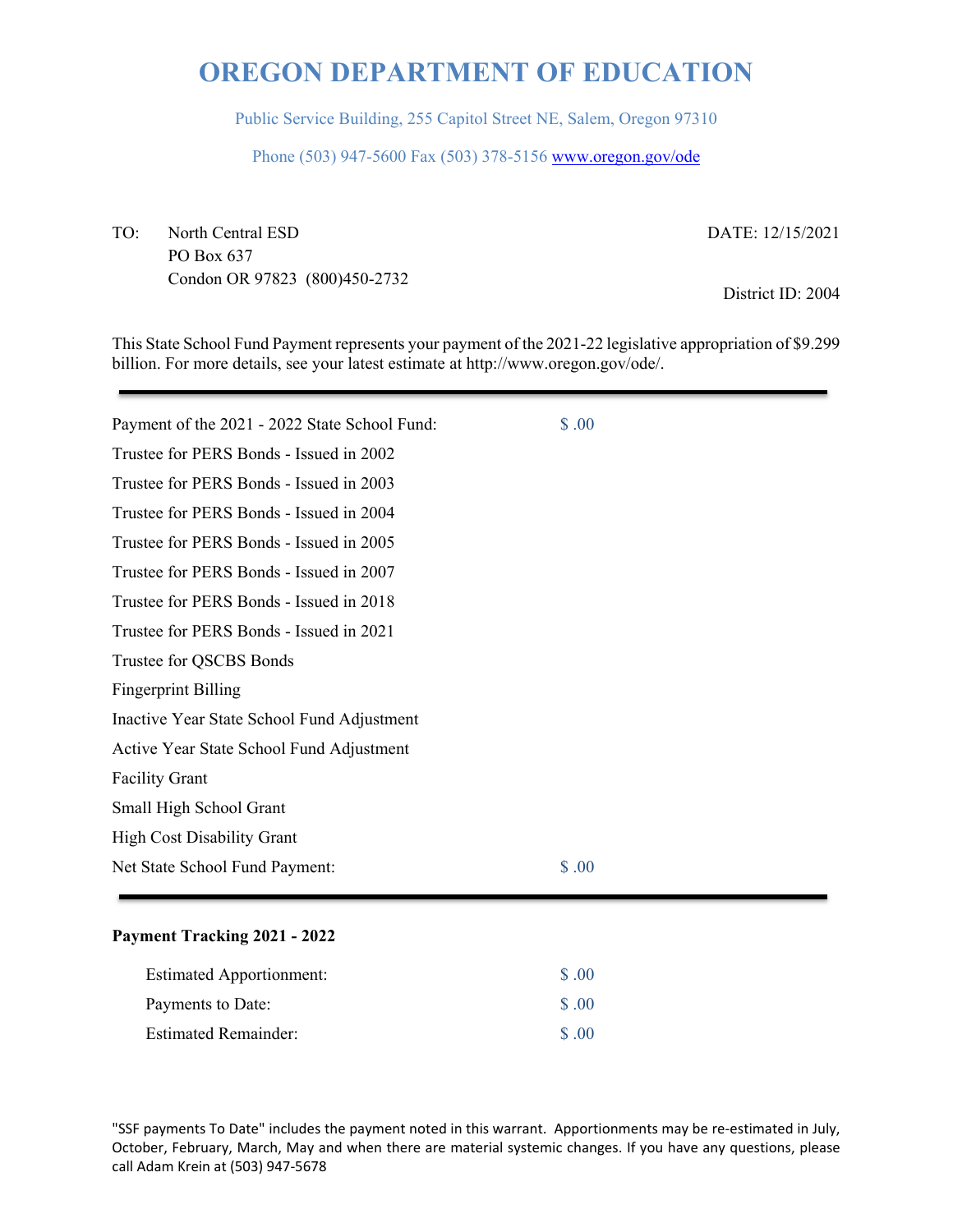Public Service Building, 255 Capitol Street NE, Salem, Oregon 97310

Phone (503) 947-5600 Fax (503) 378-5156 www.oregon.gov/ode

TO: Grant ESD DATE: 12/15/2021 835-A S Canyon Blvd John Day OR 97845 (541)575-1349 District ID: 2007

This State School Fund Payment represents your payment of the 2021-22 legislative appropriation of \$9.299 billion. For more details, see your latest estimate at http://www.oregon.gov/ode/.

| Payment of the 2021 - 2022 State School Fund: | \$.00 |
|-----------------------------------------------|-------|
| Trustee for PERS Bonds - Issued in 2002       |       |
| Trustee for PERS Bonds - Issued in 2003       |       |
| Trustee for PERS Bonds - Issued in 2004       |       |
| Trustee for PERS Bonds - Issued in 2005       |       |
| Trustee for PERS Bonds - Issued in 2007       |       |
| Trustee for PERS Bonds - Issued in 2018       |       |
| Trustee for PERS Bonds - Issued in 2021       |       |
| Trustee for QSCBS Bonds                       |       |
| <b>Fingerprint Billing</b>                    |       |
| Inactive Year State School Fund Adjustment    |       |
| Active Year State School Fund Adjustment      |       |
| <b>Facility Grant</b>                         |       |
| Small High School Grant                       |       |
| <b>High Cost Disability Grant</b>             |       |
| Net State School Fund Payment:                | \$.00 |

### **Payment Tracking 2021 - 2022**

| <b>Estimated Apportionment:</b> | \$ .00            |
|---------------------------------|-------------------|
| Payments to Date:               | $\Omega$ $\Omega$ |
| <b>Estimated Remainder:</b>     | $\Omega$ $\Omega$ |